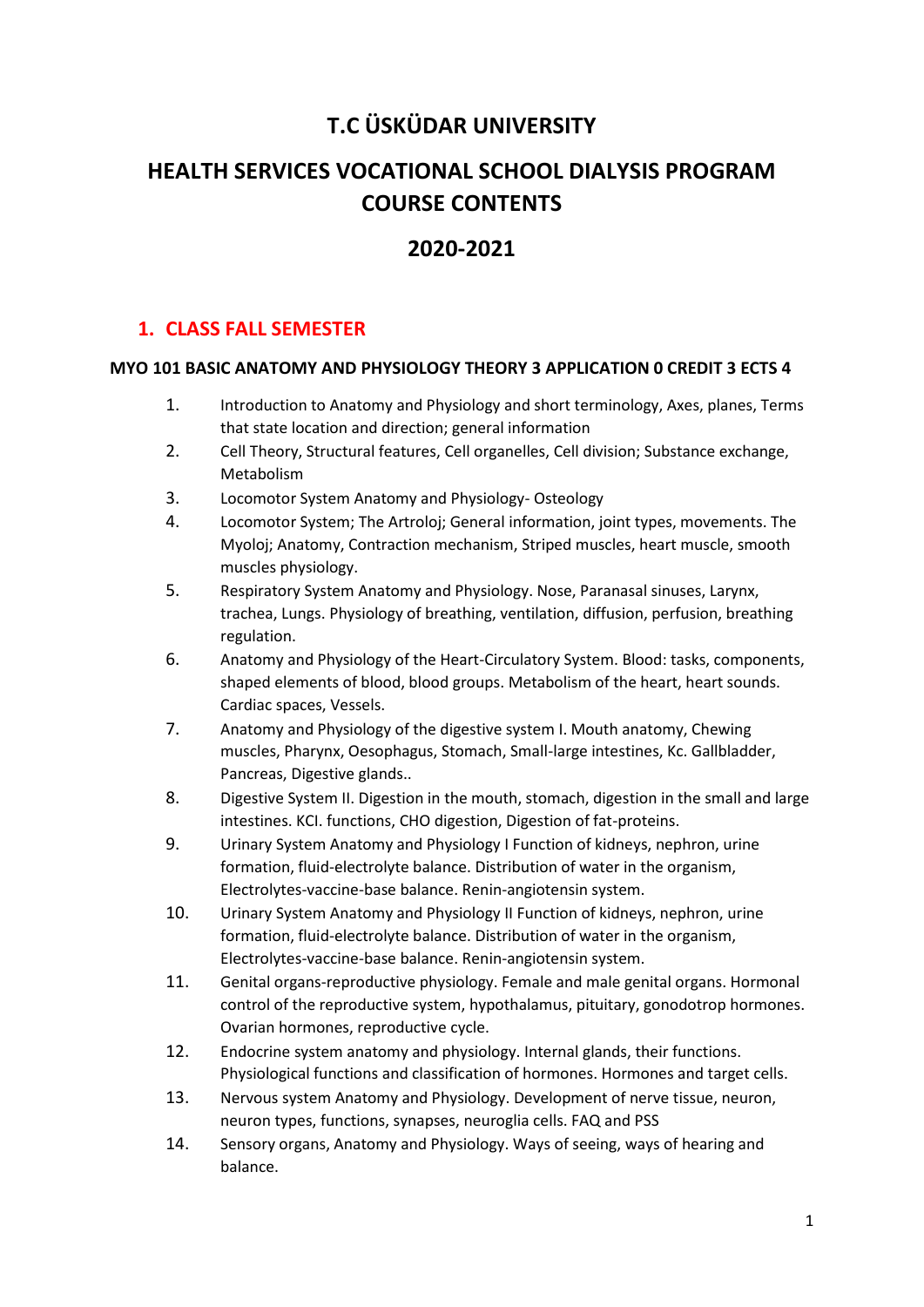# **DYL101 BASIC MICROBIOLOGY AND INFECTIOUS DISEASES THEORY 3 APPLICATION 0 CREDIT 3 ECTS 4**

- 1. Introduction to Medical Microbiology
- 2. Medical Bacteriology and Morphological Properties of Bacteria
- 3. Bacterial Metabolism and Reproduction
- 4. Bacterial Genetics
- 5. Bacterial Virulence Factors
- 6. Antimicrobial Substances
- 7. Medical Bacteriology
- 8. Medical Virology
- 9. Medical Parasitology
- 10. Medical Mycology
- 11. Relations Between Microorganisms and Microorganism Human Relations
- 12. Sterilization, Disinfection and Antisepsis
- 13. Basic Immunology
- 14. General Principles of Laboratory Diagnosis

#### **DYL113 PATIENT CARE PRINCIPLES THEORY 2 APPLICATION 2 CREDITS 3 ECTS 6**

- 1. Basic Concepts in Patient Care
- 2. Health and Disease Concepts, Safe Hospital Environment
- 3. Vital Signs; Fever, Pulse, Arterial Blood Pressure, Respiration and Vital Findings
- 4. Vital Signs; Fever, Pulse, Arterial Blood Pressure, Respiration and Vital Findings
- 5. Hot-Cold Applications
- 6. Hospital Infections, Individual hygiene and care
- 7. Isolation-Asepsi- antisepsis-sterilization and disinfection
- 8. Decibut (Bed / Pressure Sore) Formation and Treatment
- 9. Blood Sugar Definition, Measurement and Diabetes
- 10. Urinary System and Problems
- 11. Drug Application Methods and Drug Preparation
- 12. Parenteral Drug Application
- 13. Intravenous Fluid Therapy
- 14. Caring for Chronic Disease and Terminal Patient

#### **FAR103 BASIC PHARMACOLOGY THEORY 2 APPLICATION 0 CREDITS 2 ECTS 2**

- 1. Introduction to pharmacology and toxicology, definition and general concepts
- 2. Medication routes
- 3. Toxic effects of drugs
- 4. Autonomic nervous system drugs
- 5. Cardiovascular system drugs
- 6. Drugs acting on central nervous system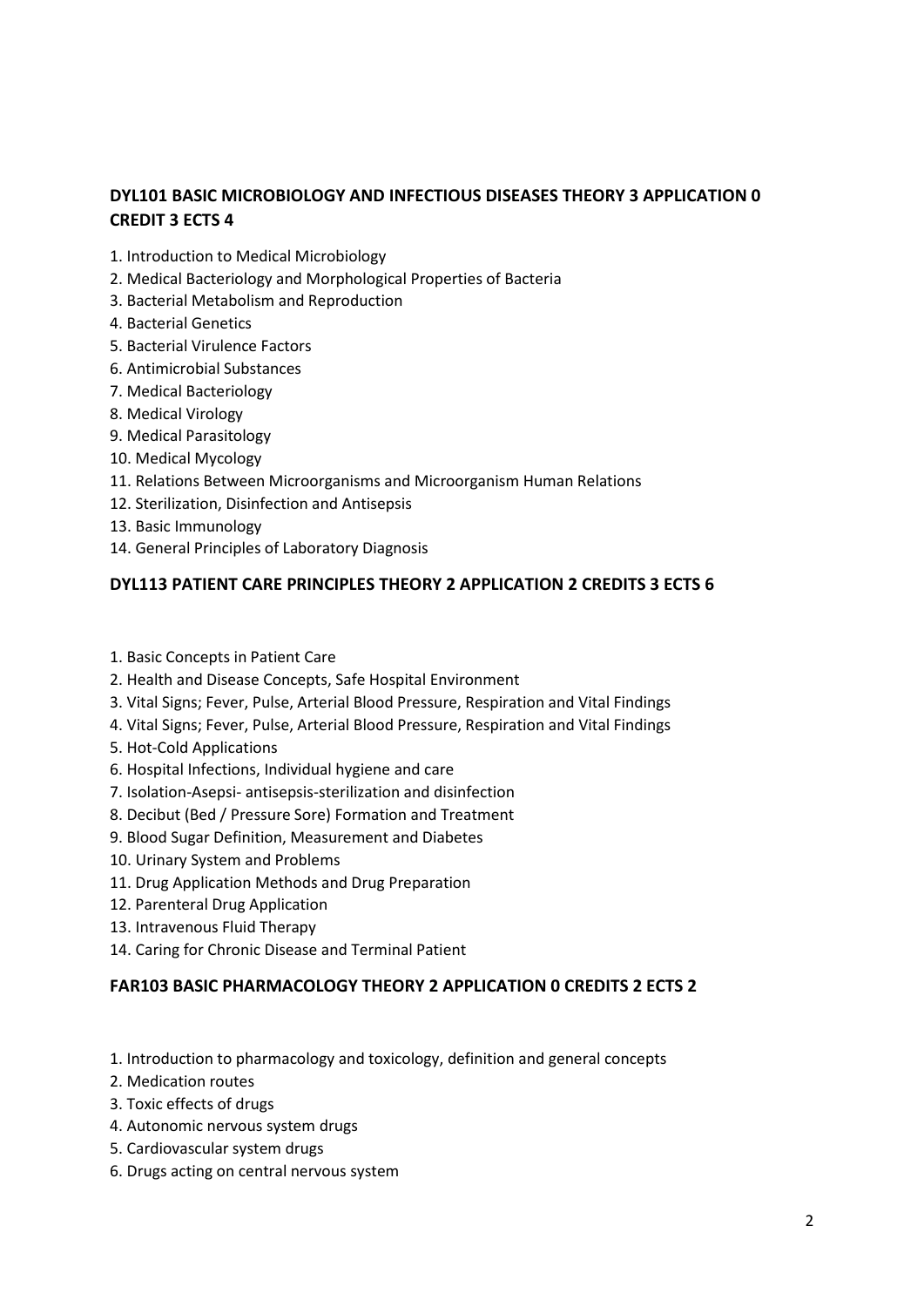- 7. Analgesic Drugs and Anesthetics
- 8. Drug abuse and addiction
- 9. Respiratory system drugs
- 10. Gastrointestinal system drugs
- 11. Autacoids and drugs effective on the endocrine system
- 12. Chemotherapeutics

# **RPSI209 POSITIVE PSYCHOLOGY AND COMMUNICATION SKILLS THEORY 2 APPLICATION 0 CREDITS 2 ECTS 3**

- 1. Definition of Positive Psychology and Learning of Basic Concepts
- 2. Learning the Theoretical Bases of Positive Psychology
- 3. Learning the Brain Infrastructure of Social Behaviors
- 4. Learning Emotional Intelligence, Emotional Intelligence in Adults, Children and Young People,

Marriage and Business Life, Principles of Emotional Intelligence, Personality Development of Emotional Intelligence, Marriage and Work Life

- 5. Learning Concepts Related to Self-Awareness and Awareness
- 6. Learning the Concepts of Knowing Others and Empathy
- 7. Learning Communication Skills
- 8. Learning Motivation and Planning Skills
- 9. Learning Problem Solving Skills
- 10. Learning Anger Control Skills
- 11. Learning Relationship Management Skills
- 12. Learning the Concept of Persistence and Impulse Control Skills
- 13. Learning Healthy Decision Making Skills
- 14. Learning Concepts of Reconciliation

#### **TURK101 TURKISH LANGUAGE I**

- 1. Learn the necessity of the connection between language and culture.
- 2. Have information about the historical course of the Turkish language.
- 3. Learn the rules of spelling and punctuation, the need and contribution to life success.
- 4. Learn the use of words in the most appropriate place in oral and written expression.
- 5. Learn to use their ideas and feelings correctly and effectively.

#### **INGU101 ENGLISH**

- 1. Meet, verb, subject pronouns
- 2. Sign pronouns, countable / uncountable nouns, quantitative expressions
- 3. Wide time (Simple present tense), frequency envelopes
- 4. object pronouns, ownership adjectives, have got / has got
- 5. should, should, (must / mustn t) can, can (can / can t)
- 6. Past tense (Simple Past Tense)
- 7. Understands and comments on listening at the relevant level.
- 8. Increases vocabulary with various reading texts.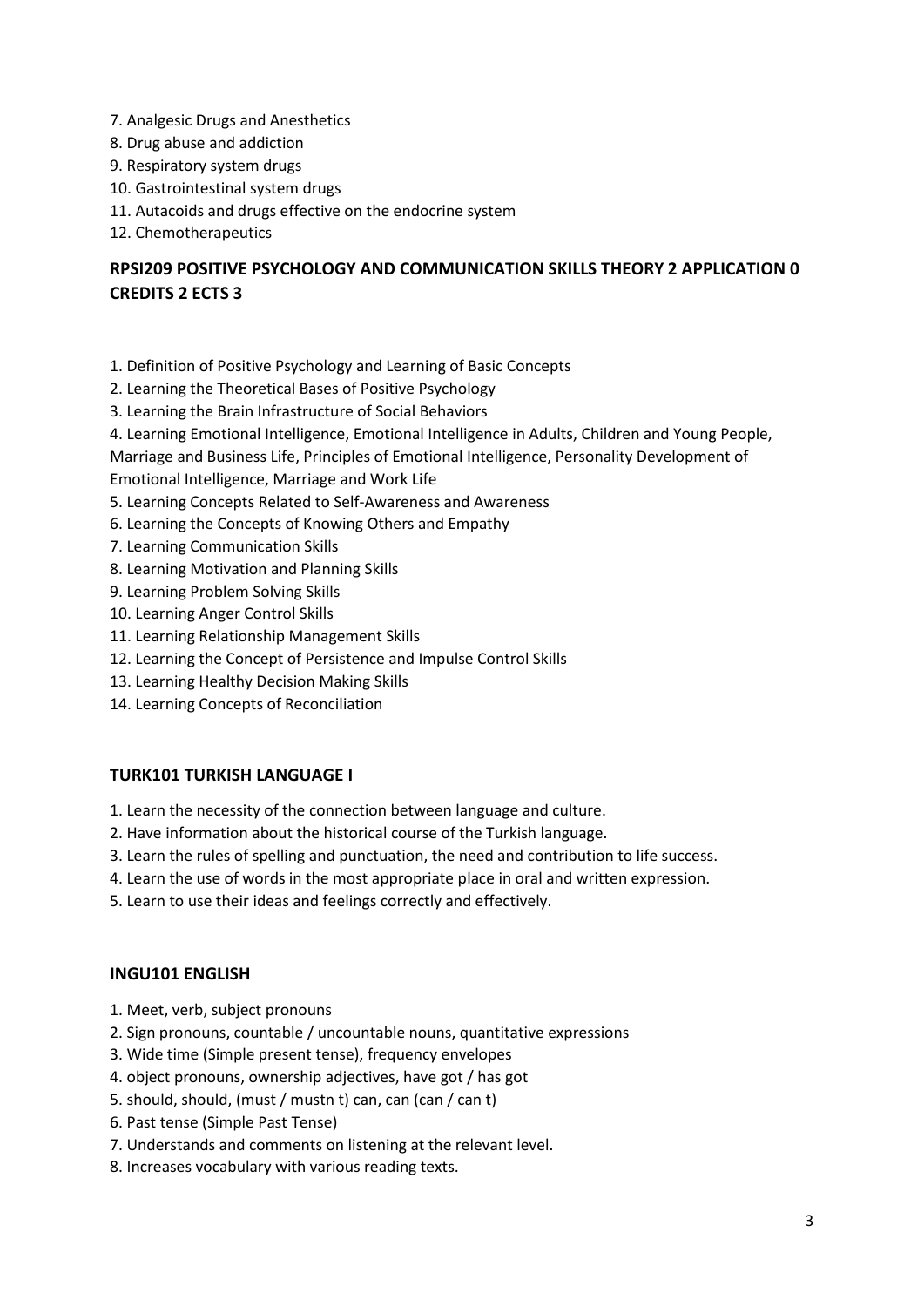- 9. The present time
- 10. Conjunctions (and-but-so-because)
- 11. Comparisons
- 12. Gains the ability to understand various English reading passages at the middle level.

#### **ATA101 ATATÜRK PRINCIPLES AND REVOLUTION HISTORY I**

- 1. Defines concepts, lesson methods and definition of resources
- 2. Industrial Revolution and French Revolution
- 3. The Disintegration of the Ottoman State (XIX. Century)
- 4. Tanzimat and Reform Edict, I. and II. Constitutionalism
- 5. World I, Tripoli and Balkan Wars
- 6. Mondros Armistice Treaty, Wilson Principles, Paris Conference
- 7. The Exit of M. Kemal to Samsun and the Situation in Anatolia
- 8. Amasya Circular, National Congresses, Opening of the Mebusan Assembly
- 9. Establishment of the Turkish Grand National Assembly and Internal Revolts
- 10. Organization Law, Establishment of Regular Army
- 11. I. II. Great Attack with İnönü, Kütahya-Eskişehir and Sakarya Square Battles
- Treaties during the 12th War of Independence
- 13. Lausanne Peace Treaty
- 14. Abolition of the Sultanate

## **RKUL101 UNIVERSITY CULTURE I (ÜZSEÇ)**

Each semester includes seminars, conferences, panels, workshops and interviews to be held for 14 weeks within the framework of a program consisting of academic units, student council and student clubs at the university.

# **1. CLASS SPRING SEMESTER**

# **USE AND MAINTENANCE OF DYL116 DIALYSIS EQUIPMENT (BZSEÇ) THEORY 2 APPLICATION 2 CREDITS 3 ECTS 6**

- 1. Dialysis machine recognition
- 2. Key features of the dialysis machine
- 3. Dialysis machine set
- 4. Membrane placement
- 5. The necessary connections of the dialysis machine
- 6. Dialysis machine disinfection systems
- 7. Na and UF profiles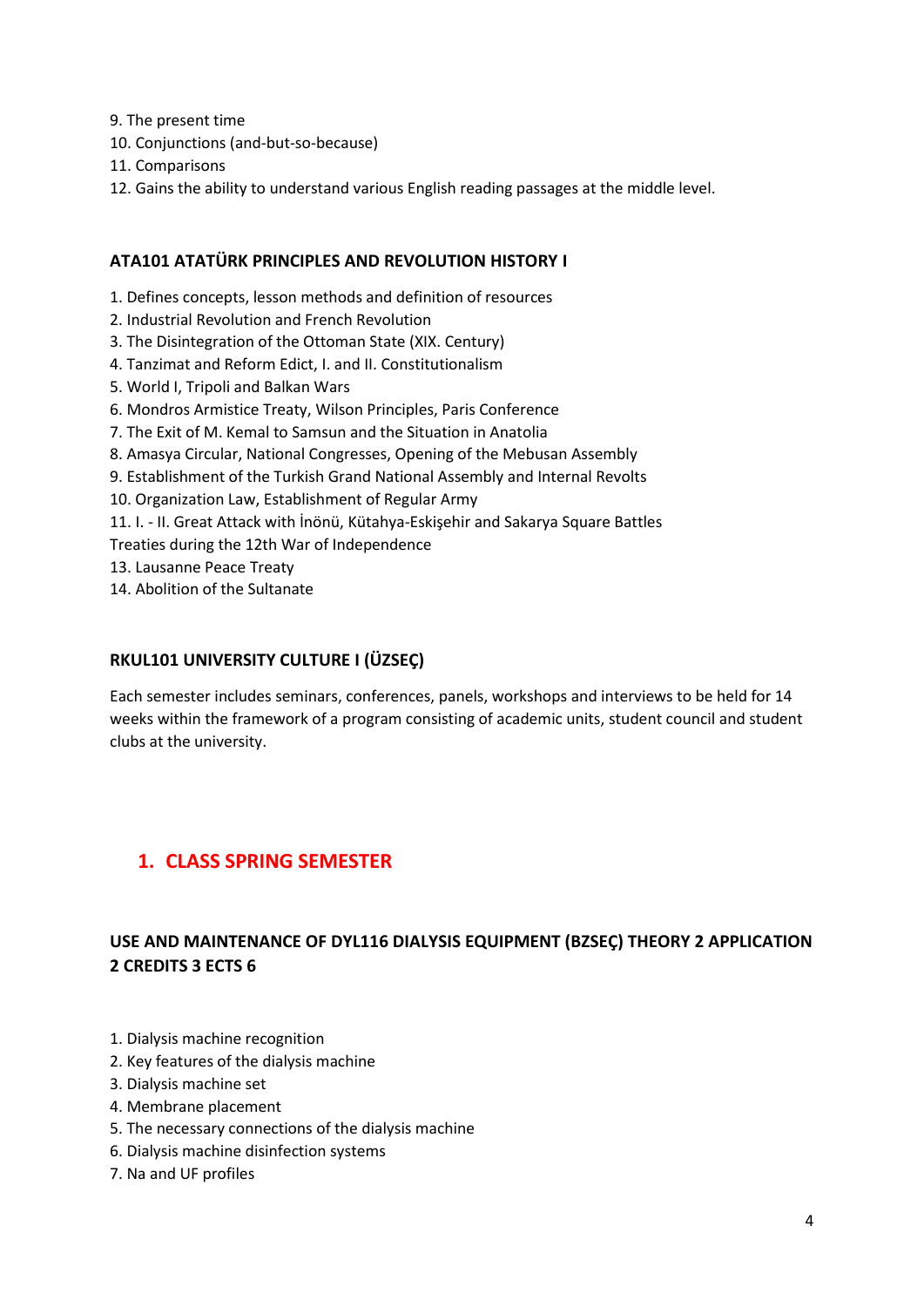#### **DYL118 DIALYSIS I THEORY 2 APPLICATION 2 CREDITS 3 ECTS 6**

- 1. Lesson Curriculum Sharing, Explaining the Duties, Powers and Responsibilities of Dialysis
- Technicians and Sharing the Implementation Directive
- 2. Kidney Health
- 3. Kidneys and Dialysis
- 4. Liquid-Electrolyte and Acid-Base Balance / Imbalance
- 5. Introduction to Acute-Chronic Kidney Failure
- 6. Overview and Physiological Principles of Renal Replacement Therapies
- 7. Hepatitis and AIDS in Dialysis Patients
- 8. The Role of Anticoagulation in Dialysis Treatment
- 9. The Concept of Dry Weight
- 10. Vascular Access Ways

#### **DYL102 NEPHROLOGY THEORY 3 APPLICATION 0 CREDITS 3 ECTS 5**

- 1. Anatomy and physiology of the kidneys the role of the kidney in a healthy body
- 2. Methods of evaluation of kidney functions and their usage in daily life
- 3. How to evaluate the kidneys and in which situations the kidney patient will come across
- 4. Definition, causes, diagnosis, pathophysiology and prevention of acute renal failure (ABY)
- 5. Development of glomerular diseases, clinic, diagnosis and treatment approach
- 6. Chronic kidney failure (KRG) definition, causes, diagnostic methods, complications, treatment and preventive approach strategy
- 7. Patient communication, anamnesis and physical examination features for solving nephrological problems
- 8. How urine can evaluate normal compositions and abnormalities
- 9. Body acid-base balance and fluid-electrolyte levels
- 10. The link between blood potassium level and kidney diseases
- 11. Cardiovascular problems and infectious diseases in KRG
- 12. Hematological neurological and other system abnormalities in KRG
- 13. Renal replacement therapies
- 14. Kidney transplant and dialysis

#### **BIK101 BIOCHEMISTRY THEORY 2 APPLICATION 0 CREDITS 2 ECTS 2**

- 1. Definition and Interest of Biochemistry
- 2. Cell and Biochemical Organization
- 3. Cell and Biochemical Organization
- 4. Water, Acid Base Concept and Buffer Systems
- 5. Water, Acid Base Concept and Buffer Systems
- 6. Water, Acid Base Concept and Buffer Systems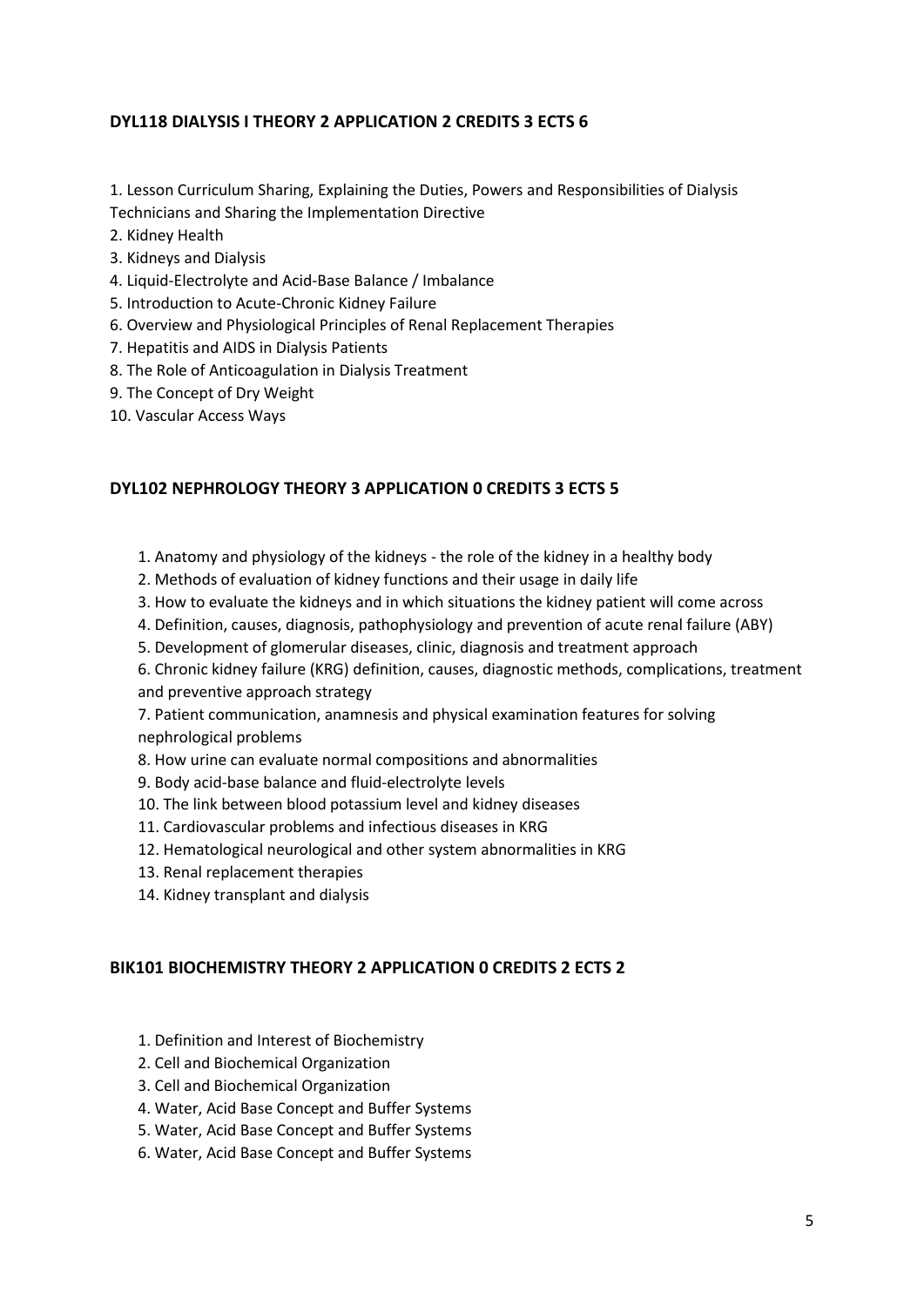- 7. Protein and Amino Acids
- 8. Protein and Amino Acids
- 9. Nucleic Acids and Components
- 10. Carbohydrates
- 11. Lipids
- 12. Lipids
- 13. Enzymes
- 14. Vitamins and Coenzymes

## **TURK102 TURKISH LANGUAGE II**

1. To gain the skill of using mother tongue correctly; In the course where students who have come to the university by acquiring this skill are also essential to produce their thoughts and write their thoughts in order to develop their skills in this field, punctuation marks, spelling rules, composition rules, writing types are discussed with examples and writing studies are carried out.

2. In addition, various novels, poetry books and theater works are read and examined. By making a reading theater in the classroom, applied emphasis and intonation lessons are performed with various diction techniques.

#### **INGU102 ENGLISH II**

- 1. Tenses: Present tense, Wide tense, Past tens
- 2. Future structures; Modes: Might, Could, Can, Must, Ma
- 3. Envelopes: Location, Direction, Purpose, State envelope
- 4. Adjectives: Order of adjectives, Comparison, Structures that show superiorit
- 5. Passive Structure: Present, Wide, Past, Passive structure in the futur
- 6. Clause Clauses, Adjective Clauses, Transfer Clause
- 7. Verb Structures: TO, -IN
- 8. Noun Clauses, Envelope Clauses
- 9. Comparative Structures

## **RKUL 102 UNIVERSITY CULTURE II (ÜZSEÇ)**

Each semester includes seminars, conferences, panels, workshops and speeches that will be held for 14 weeks within the framework of a program consisting of academic units, student council and student clubs at the university.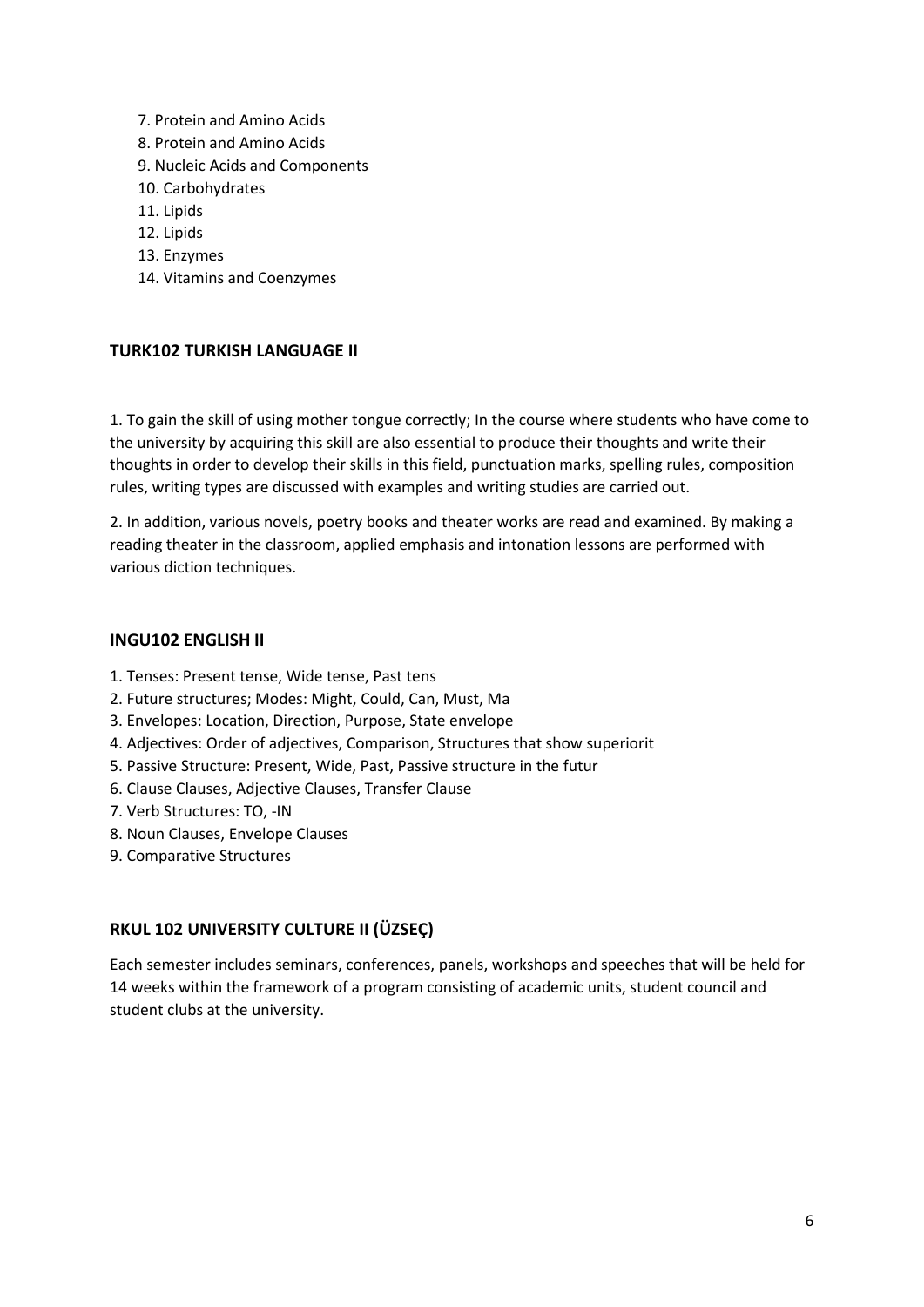# **2. CLASS FALL SEMESTER**

## **DYL207 INTERNAL AND SURGICAL DISEASES KNOWLEDGE THEORY 2 APPLICATION 0 CREDITS 2 ECTS 5**

- 1. Basic Health and Disease Concepts
- 2. General Introduction to Human Body Systems
- 3. Respiratory System Diseases
- 4. Digestive System Diseases
- 5. Nervous System Diseases
- 6. Circulatory System Diseases
- 7. Circulatory System Diseases
- 8. Urinary System Diseases
- 9. Endocrine System Diseases
- 10. Blood Diseases
- 11. Joint Diseases
- 12. Skin Diseases

#### **DYL209 DIALYSIS II THEORY 2 APPLICATION 16 CREDITS 10 ECTS 15**

- 1. Acute-Chronic Kidney Failure
- 2. General Renal Replacement Therapies and the Place of Dialysis
- 3. Education of the Patient and Family
- 4. Definition of Hemodialysis Process
- 5. Devices Used in Hemodialysis Process
- 6. Water Systems in Hemodialysis
- 7. Vascular Access Ways in Hemodialysis Application
- 8. Acute Complications in Hemodialysis-1
- 9. Acute Complications in Hemodialysis-2
- 10. Chronic Complications in Hemodialysis-1
- 11. Chronic Complications in Hemodialysis-2
- 12. Identification of Peritoneal Dialysis Process
- 13. Acute Complications in Peritoneal Dialysis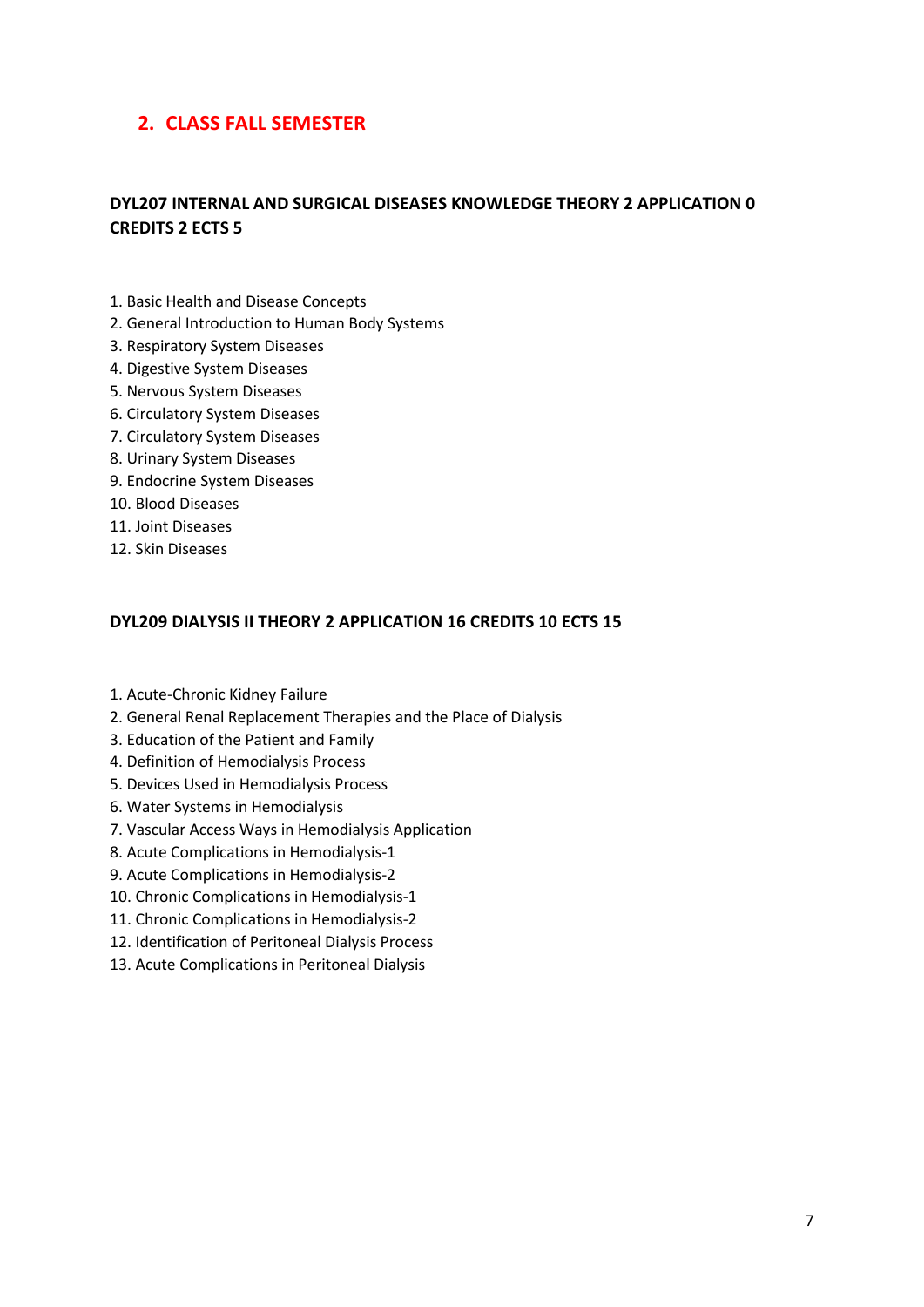## **ILK101 FIRST AID (BZSEÇ) THEORY 2 APPLICATION 0 CREDITS 2 ECTS 3**

- 1. The basic principles of first aid
- 2. The human body
- 3. Assessment of patient / injured and crime scene
- 4. Basic life support
- 5. First aid in respiratory obstruction
- 6. First aid in bleeding, shock, injuries
- 7. First aid in burn, freezing and heat stroke
- 8. First aid in consciousness disorders
- 9. First aid in poisoning
- 10. First aid in animal bites
- 11. First aid for eye, ear, nose and foreign body escape
- 12. First aid in drowning u
- 13. First aid in fractures, dislocations and sprains
- 14. Transport techniques of patients and injured

### **SAH101 HEALTH LAW (BZSEÇ) THEORY 2 APPLICATION 0 CREDITS 2 ECTS 3**

- 1. Introduction to Health Law
- 2. Basic Concepts and Institutions of Health Law
- 3. Patient Rights and Concepts
- 4. Physician Rights and Concepts
- 5. Privacy in Medical Interventions
- 6. Lighting And Consent
- 7. Illegality of Medical Intervention
- 8. Interventions Without Medical Indications
- 9. Relationships Between Hospitals and Patients and Its Legal Nature
- 10. Legal Nature of the Relationship Between Private Hospitals and Patients
- 11. Legal Nature of the Relationship Between Public Hospitals and Patients
- 12. Incorrect Medical Practices And Compensation Problems

#### **MET101 PROFESSIONAL ETHICS (BZSEÇ) THEORY 2 APPLICATION 0 CREDITS 2 ECTS 3**

1. What is Ethics? / A View of Ethical Theories / Basic Concepts: Responsibility, Accountability and Liability / Ethical Analysis

2. Society and Information Ethics: Two-Way Relationship Between Society and Technology Effects of Information Technologies; Optimist, Pessimist, Contextual Views Why IT Ethics? The Task of IT Ethics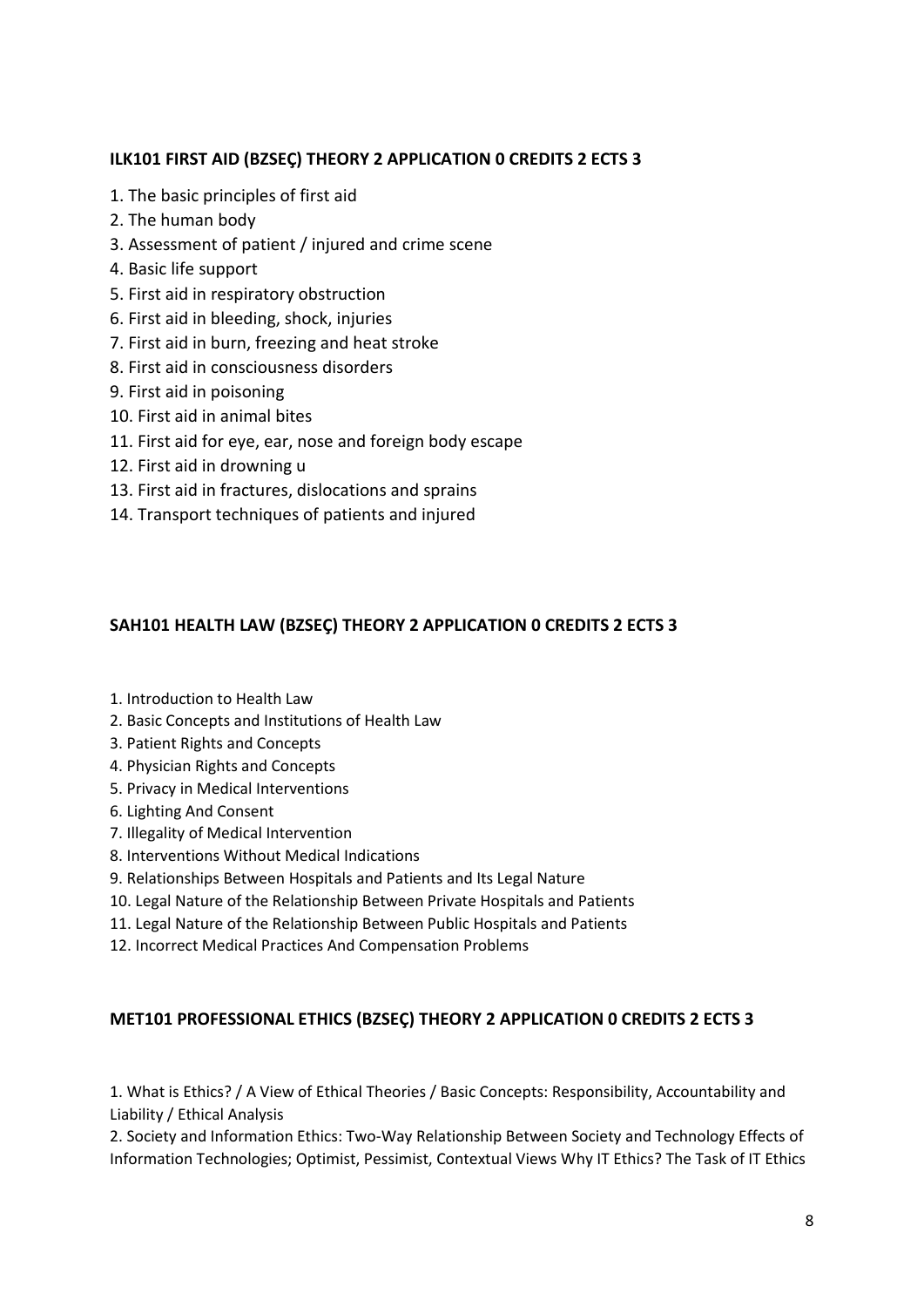- 3. Addiction, Health Problems, Unemployment, Social Relations
- 4. Security, Abuse and Cybercrime
- 5. Human and Patient rights
- 6. Hospital ethics committees
- 7. Principles of medical professional ethics and deontology
- 8. Principles of medical professional ethics and deontology- presentation
- 9. Ethical case analysis student presentation
- 10. Bioethics
- 11. Ethical problems and ethical decision making process, medical ethical dilemmas
- 12. Ethical behavior principles
- 13. Privacy
- 14. Case discussion

# **2. CLASS SPRING SEMESTER**

## **DYL206 REHABILITATION THEORY IN DIALYSIS PATIENTS 2 APPLICATION 0 CREDITS 2 ECTS 5**

- 1. Health, illness, chronic disease concepts
- 2. Basic concepts of mental health and basic mental health problems
- 3. Situational crises, Traumatic Life Experiences and disease relationship
- 4. Spiritual reactions to physical health problems and adaptation process-
- 5. The mental effects of chronic diseases on the patient and family
- 6. Mental problems and diseases in dialysis patients
- 7. Psychosocial approaches to dialysis patients and their families
- 8. Psychosocial aspects of organ donation and psychological effects
- 9. Psychosocial aspects of organ transplantation and its psychological effects
- 10. Psychosocial care
- 11. Case study

#### **DYL210 DIALYSIS III THEORY 0 APPLICATION 16 CREDITS 8 ECTS 15**

It covers the 14-week application period in which students can reinforce the theoretical knowledge they have learned and the courses continue, provided that they are 16 hours per week.

## **DYL999 SUMMER INTERNSHIP THEORY 0 APPLICATION 20 WORKING DAYS CREDIT 0 ECTS 19**

It covers 20 working days for students to realize their professional practices.